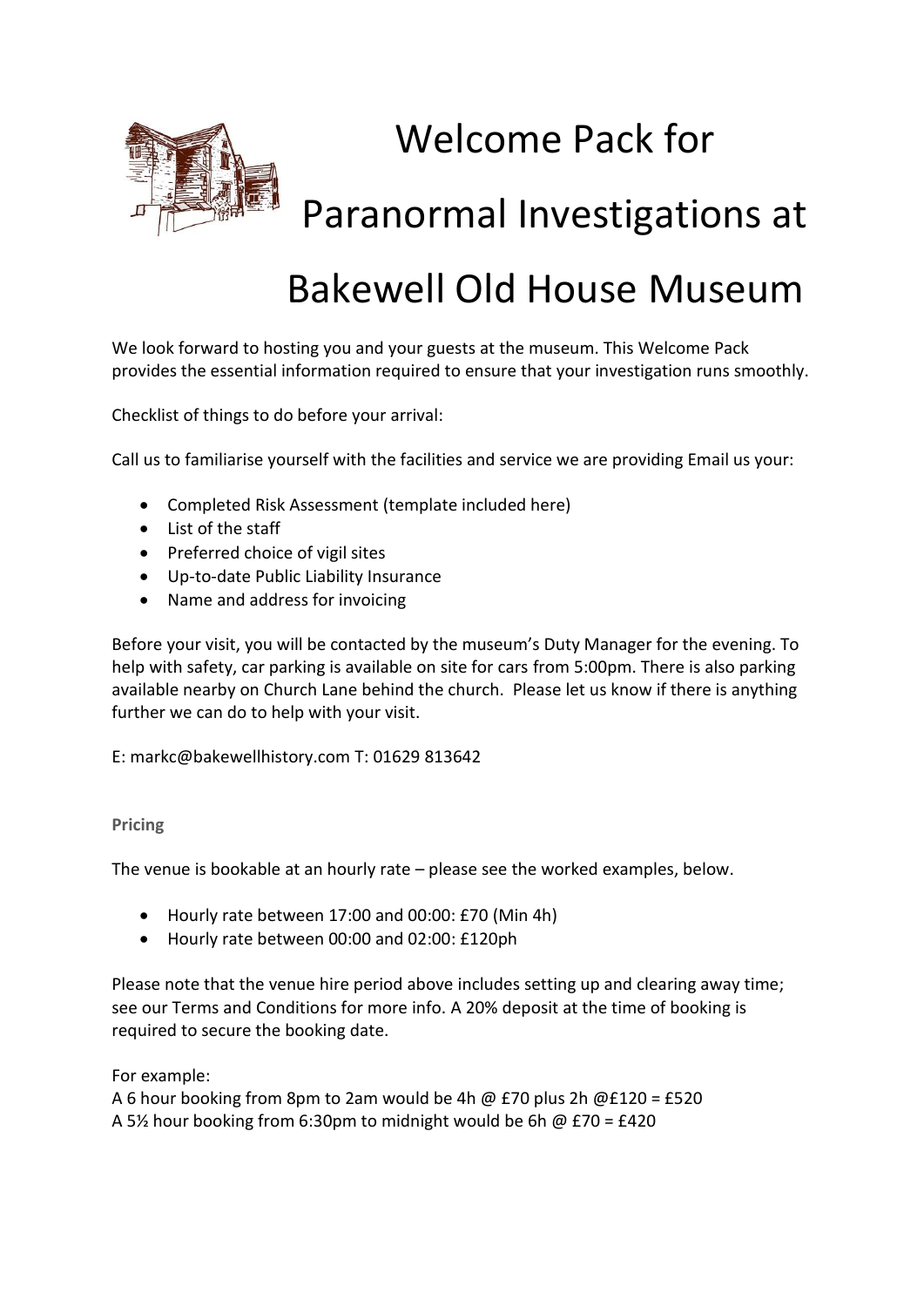#### **Fun facts**

- The original building dates to the early 1530s (Tudor period) and added to over time
- The house is one of the oldest domestic buildings in the Peak District
- You can see the wattle and daub filling in the walls
- The larger windows were added to during the Jacobean period (1603-1625)
- There are ritual burn marks on the doorframe in the Parlour used to protect the building from fire / lightening
- Also on the Parlour doorframe is the VV mark Virgin of Virgins (Blessed Virgin Mary), for protection
- The building was used by the Tithe Assessor, who collected Tithes and rent for the local landowner
- In the 1770s, Sir Richard Arkwright built a Mill in Bakewell the earliest River-side Mill of its type; he split up the building into cottages for his Mill workers
- The cottages were in use right through the Victorian period and then mid 20thC

**Finding your way around** 

The whole museum is available for vigils, please note the office is out of bounds (marked 'Private' on the plan of the site, below. The ground floor is wheelchair accessible.

The communal base for your event is the Houseplace, which is wheelchair accessible. Refreshments may be consumed here – thank you for keeping it tidy.

The accessible toilet is located in the courtyard.